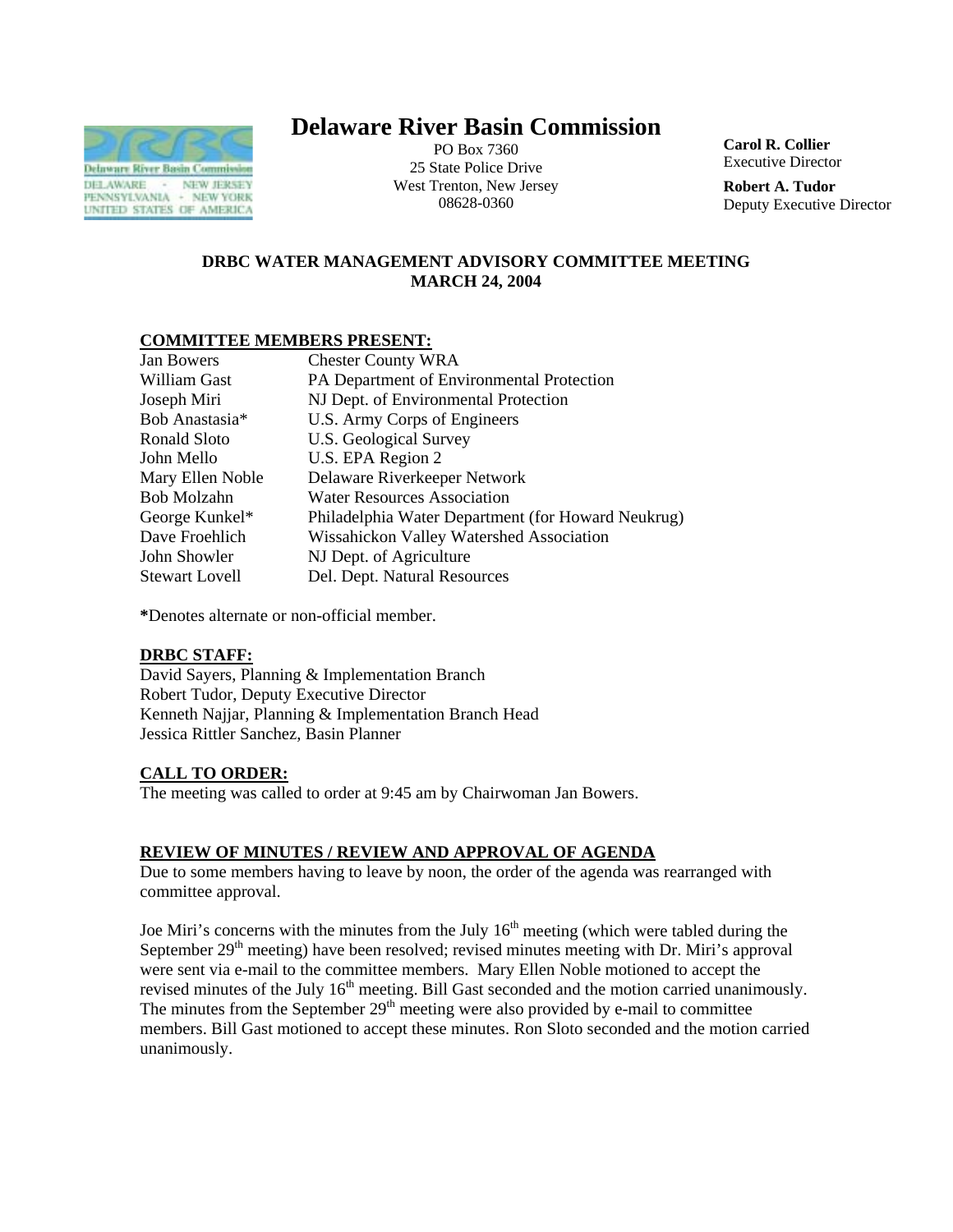# **UPDATE ON WMAC MEMBERSHIP**

David Sayers announced that Bob Anastasia from the U.S. Army Corps. of Engineers is temporarily sitting in for Frank Schaefer, who retired. Edith Stevens has agreed to represent the League of Women Voters, a civic organization, although she was not able to attend today's meeting. Bruno Mercuri will be available by telephone and forwards his proxy to the committee chair. Debbie Lord provided her proxy vote to Jan Bowers. Jan suggested an e-mail be sent to committee members stating that when they are not able to attend meetings, they should designate an alternate or send their proxy.

Kurt Rieke informed Mr. Sayers that NYC DEP has not named an official representative for the committee, but he will attend when possible. The only other position currently vacant is that of water utility representative. Mr. Sayers noted that he had still not received confirmation from NJ American, due to their staffing and reorganization issues. There have been a few other names suggested that will be followed up on in the next few weeks.

## **ACCOUNTING FOR WATER USE AND WATER LOSSES**

This issue has been discussed briefly in recent meetings; the purpose of today's discussion is to hear from an expert on this topic, and get feedback from the committee as to whether there is a need for re-evaluating DRBC policy on this issue, which is documented in DRBC Resolution 87- 6. This resolution defined unaccounted for water and set a target of 15% unaccounted for water losses for purveyors to achieve. This resolution is about 16 years old and there have been some recent advances in this area. David Sayers introduced George Kunkel from the Philadelphia Water Department (deputizing for Howard Neukrug at this meeting). Over the past nine years Mr. Kunkel has worked closely with the American Water Works Association (AWWA) particularly on water accountability and water loss issues. He chaired the AWWA sub-committee that published a recent report (which had been distributed to members of the WMAC) outlining methods for drinking water utilities to account for the water that they manage and how to evaluate and control losses in their systems.

Mr. Kunkel provided copies of materials relevant to the presentation this included: i) The AWWA Committee Report: Applying Worldwide BMPs in Water Loss Control ii) List of State Agencies currently involved in applying AWWA Water Accounting and Loss Control methods, including experience in implementing the new methods by the Maryland Department of the Environment

iii) Copy of the presentation slides

Key points and comments in the presentation included:

- The need for consistent terminology and definitions: consistent definitions are needed for the terms - consumption, loss & use.
- Data availability: Because of the lack of consistent terminology and less than stringent reporting requirements, it is difficult to analyze data with confidence.
- Real losses versus apparent losses: Real losses include physical losses (leakage etc), apparent losses include accounting, billing and metering errors. It's important to distinguish between the two and manage for them accordingly.
- The term "Unaccounted for water" is best avoided. It is not easily defined and has not been consistently applied. Aim should be to account for all (some will be leakage).
- Conservation: Water distribution systems should consider the savings achievable from preventing leakage. Real losses (which can be recovered) may well exceed the target reduction volume during droughts.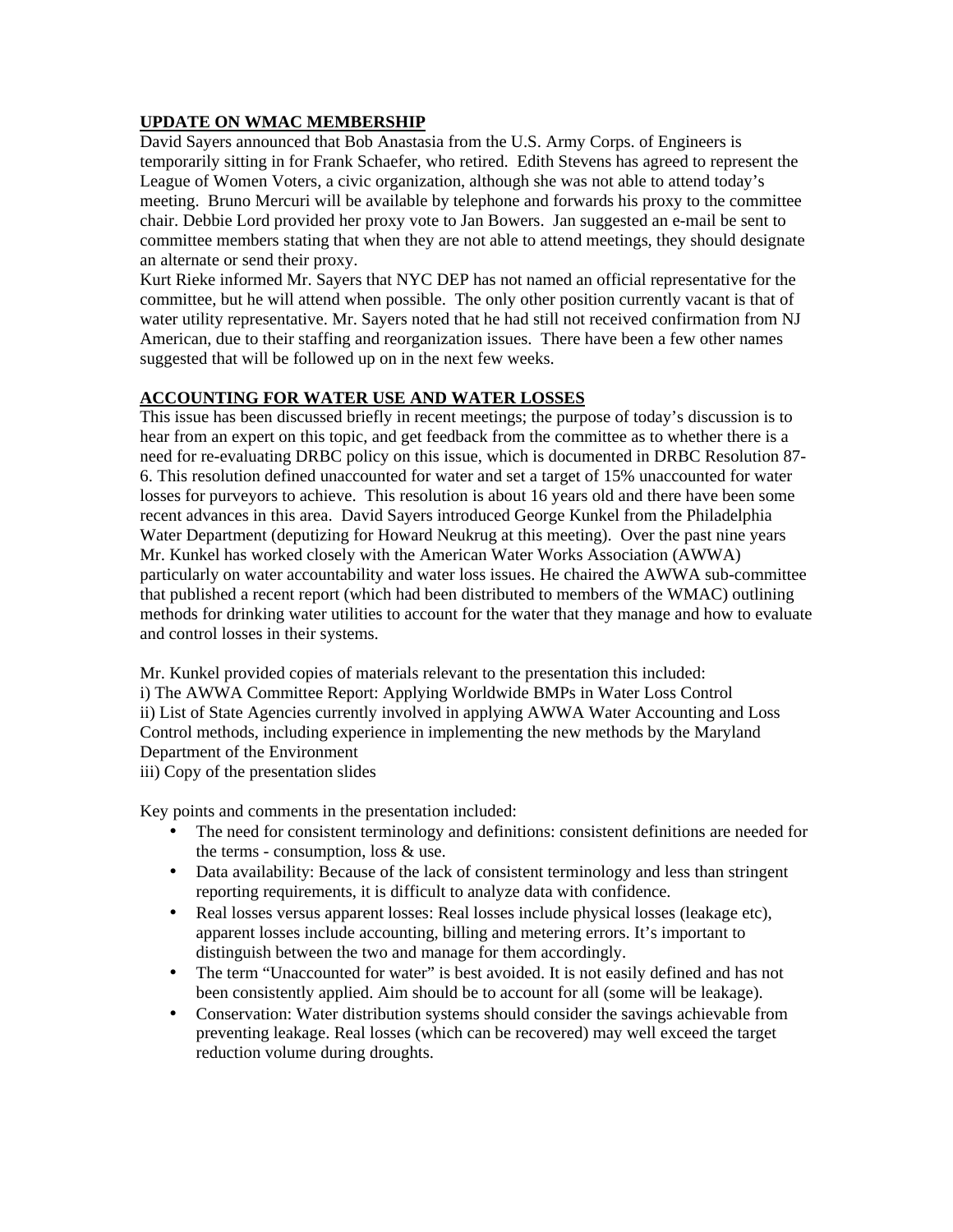• Economic Level of Leakage: A calculation that determines (on a purveyor by purveyor basis) what level of leakage is reasonable, based on the fact that effort to prevent leakage gives diminishing returns.

In summary, Mr. Kunkel suggested that we have a long way to go between where we are now and where the AWWA methodology could take us. The way forward is to partner with utilities – get them to understand the benefits of adopting better auditing practices, including financial savings and more efficient use of the resource. We do not need to consider setting new standards at this point – but promoting a good audit structure is an important first step.

As time was running short at the end of the presentation Jan Bowers suggested that some time be scheduled on the agenda for the next meeting to continue discussion, specifically any impact for DRBC. The Committee agreed and Mr. Kunkel was invited back for the next meeting. Between now and then, the committee is asked to read the materials distributed, including DRBC Resolution 87-6.

#### **UPDATE ON DRBC PROGRAMS:**

#### **i) Water Budgets and Ground Water Availability**

Ron Sloto gave feedback to the Committee on the two joint DRBC / USGS projects looking at selected watershed water budgets and groundwater availability throughout the Basin. The first task was to put together GIS-based geologic coverage for the entire Delaware River Basin. Geology from New York and New Jersey was available digitally. Most of Pennsylvania was digitized from a 1980 map. Delaware had some very recent digital mapping. The maps then had to be put together into a standardized format. The next step was to group the units that were alike geologically and hydrologically. Based on this simplified geology, all the gauging stations that were available were analyzed (based on annual base flow in billion gallons per day per square mile). The stations that looked like they were representative of a single geology were chosen for the assessment. Those that were too large or contained numerous dams or were significantly regulated were eliminated. Some were further eliminated due to various regulations or large diversions, or short periods of record, until the most suitable ones were found. They were then divided by physiographic province.

Once this was done for each of the generalized geological formations, the annual baseflow recurrence approach was used to calculate the 2 year, 5 year, 10 year, 25 year, and 50 year recurrence intervals. The next step was to calculate an estimate of groundwater availability based on the percentage of each rock unit within the basin – for these intervals. The next step (and this is where we are currently with the project) will be to calculate what the groundwater withdrawals are and what the recharge is. Then we will have an estimate of how stressed each sub-basin is in terms of groundwater availability.

#### Mr. Sloto also gave an update on the Water Budget Project:

Water Budgets for three watersheds in the PA portion of the Basin are being developed: the East Branch of the Brandywine Creek, Wissahickon, and Pocono Creek watersheds. USGS were supplied with the water use and discharge data by the DRBC, which ultimately came from the Pennsylvania databases. For the Brandywine, he was able to supplement with data that was collected from various studies done through the Chester County Water Resource Authority. He contacted Aqua-America, Downingtown Borough Municipal Authority, and the Downingtown Area Regional Authority and received as much data from these parties as possible. The Wissahickon is a very complex watershed with water being imported and exported across the watershed boundaries. The DRBC dataset gave good coverage for this watershed, but what also helped significantly was when the groundwater protected area database was put together. One of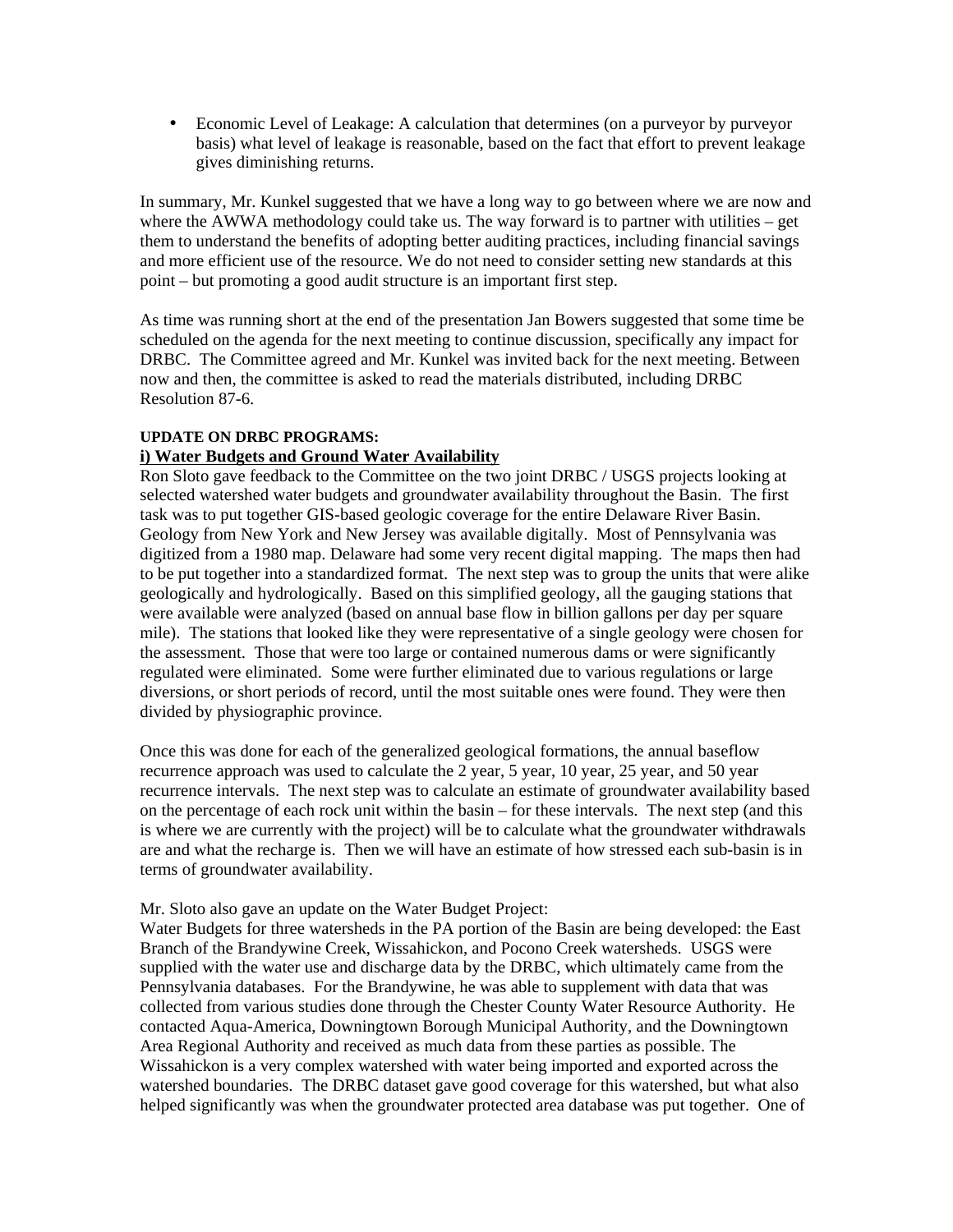the things attempted during that project was to put together a map of water distribution areas and a map of sewerage areas. This was never published or released because there were concerns over accuracy. The GIS people (at USGS) labeled it as a "cartoon" and would not approve release, but it proved useful. Pocono Creek was a lot simpler in terms of water users, but it is an ungaged watershed, so an adjacent watershed had to be used to create the stream discharge record.

The largest problem with this project, in general, is that the data are sparse; Mr. Sloto reminded the committee that in order to manage water resources effectively, and complete projects such as these with some confidence, it is vital that we put effort into collecting and managing the data. The target date to have these in for review is before the end of September. Ken Najjar added that two additional watersheds are being studied in New Jersey, although progress with those has not been as rapid as with the Pennsylvania watersheds. It was suggested that a representative from NJGS attend the next meeting to discuss progress with both projects in the NJ portion of the Basin.

#### **ii) DRBC Flow assessment spreadsheet**

David Sayers reported on a Spreadsheet-based assessment tool for downloading and analyzing stream flow data. It provides a way of obtaining USGS data in an automated fashion from their website and downloading it using MS Excel. It then runs basic statistical analyses and trend analyses on the data. The way the USGS have their website set up is very standardized and just by typing the gauge station number into the spreadsheet, it automates the rest of the process. It is currently in a draft form, but it could be a useful tool once it is finalized. DRBC staff has run this for every gauged station in the Basin with more than 10 years of flow data; approximately 107 stations in total. The Committee was not sure of the direct application of such a tool. Mr Sayers stated that he raised awareness of this to the committee as a point of interest – it did not require any specific action from the Committee.

#### **iii) Update on SEF Activity**

Mary Ellen Noble gave a report on SEF (Subcommittee on Ecological Flows). The WMAC has had ongoing discussions regarding instream flow needs and how to determine them, how to work them into allocations, and withdrawal scenarios. The Nature Conservancy came to the DRBC advocating a process for the Upper Basin to determine the instream flow needs in reservoir tail waters. The FMTAC is also doing a lot of work on what everyone needs in terms of flow. SEF's work started in the Upper Basin; in the future SEF will determine the need for the entire Basin. In the meantime, New Jersey is also using a state-of-the-art statistical method for determining some parameters for instream flow needs in New Jersey to get an acceptable range of flows. That work is ongoing and is something SEF will be looking at. SEF hasn't looked at basin-wide issues yet, but will in the future. The Committee was reminded that Leroy Young of the PA Fish and Boat Commission will most likely not attend future Committee meetings – unless there is a specific fisheries issue that needs to be addressed.

#### **BASIN PLAN UPDATE**

Jessica Sanchez stated that there will be a Watershed Advisory Council meeting on May  $7<sup>th</sup>$ , 2004 to review comments received and revisions to the Plan. After the WAC meeting, the plan will be submitted at the Commission meeting in June for approval.

The biggest comments we've received so far are that there isn't anything in the plan for ports and navigation. There is a place for it, but we have to come up with something to address this. And the other comment was that there was no discussion on climate change and how it should be figured in for long-range planning. Ms. Sanchez stated that she has reviewed a USGS report for